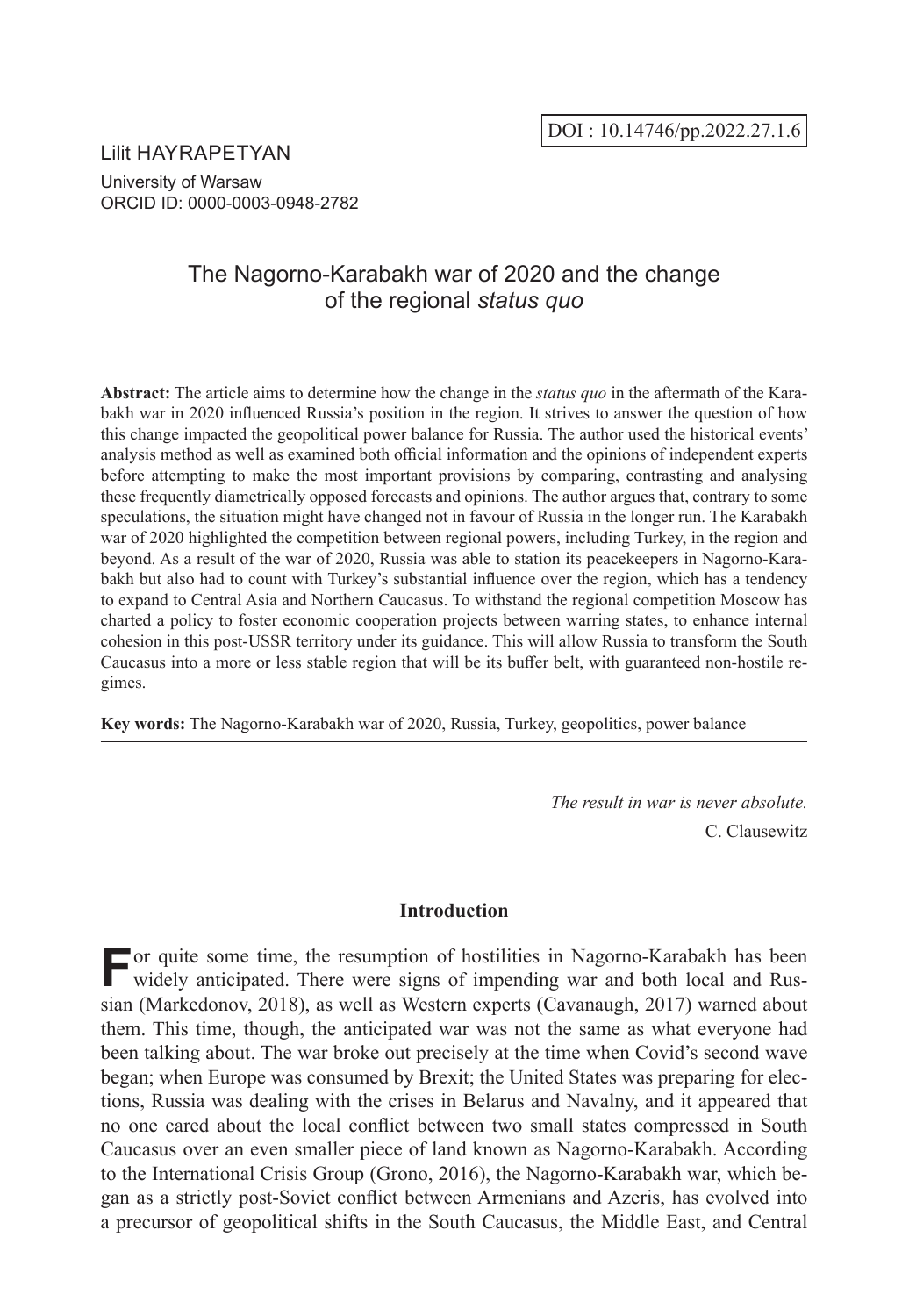Asia. Despite the fact that Covid-19, Brexit, and the US elections took place at the same time this war was closely watched in Beijing, Brussels and Washington. The fact that neighbouring Iran was watching the war and the deployment of Israeli specialists and intelligence in Azerbaijan with concern was also noteworthy; the war piqued even more interest in Ukraine, which was particularly interested in the Turkish drones Bayraktar TV2 which it hoped to use in the conflict with Russia in Donbas. The conflict piqued the interest of India too, once it became evident that Pakistan was supporting Azerbaijan. From a variety of other perspectives, this war was unlike any other in the post-Soviet space and had more similarities with the Middle Eastern scenarios due to its complexity and involvement of actors. Over the last two decades, Azerbaijan has undertaken a largescale novelization (Barabanov, 2018, Gurbanov, 2019) of its military-technical potential, resulting in the fact that, according to many experts (Detsch, 2021; Hecht, 2022; Shaikh, Rumbaugh, 2020), it was precisely the Israeli made drones in service of Azerbaijan that determined the war's outcome, i.e. the widespread use of high precision-guided munition gave Azerbaijan air supremacy. Although drones have been deployed in a variety of conflicts in the past, including the Syrian conflict, the scale of the operation this time was by far larger.

On the political front, another point of conflict between key regional and world powers, this time including Iran, has emerged on the global political chessboard. As a result of the arrival in the region of Israeli high-precision technology and expertise, Syrian jihadists (OHCHR, 2020) brought in by Azerbaijan and the open participation of the Turkish army in the war there are numerous possibilities for future developments. If Armenia had not been a close ally of Russia it would not have become the epicentre of geopolitical transformation. As for Azerbaijan, even though it is an oil-producing country, its position and geopolitical relevance would be negligible if it had no access to the Caspian Sea and direct access to Central Asia, which is sandwiched between the influences of Russia and China, as well as turbulent Afghanistan. In the framework of such a political scenario, the reason why the Karabakh war in 2020 is being referred to as a 'local world war' (Derlug'yan, 2021) becomes evident. As a result of this local world war, the stability of the countries in the region was severely impacted, resulting in the South Caucasus becoming a volatile region once again. After the war, many began to question Russia's role as an ally of Armenia during the conflict. Those who believed Russia had betrayed its ally were divided; some believed (Baunov, 2020) that by not supporting an ally Russia had strengthened its positions in the region (Broers, 2020; Tamrazian, 2021); others believed that Russia had lost along with its ally and would now have to contend with the direct presence of Turkey at its underbelly (Iskandaryan, 2021), let alone with Turkey's ambition to expand its influence in Central Asia and the North Caucasus through Azerbaijan. The Russian government's stance on this issue is quite dubious. There is no agreement between official statements made by state media and the Kremlin, as well as the viewpoints held by independent experts on this subject. The truth, as is customary in such situations, is somewhere in between; however, given the disparity in rhetoric and the new context of international relations in the region, one can try to figure out what Russia has at the moment and why this intermediate state cannot be characterized as either a victory or a defeat. The author will attempt to address the following question, which is the primary issue of the article: **How did the change of the** *status quo* **in the**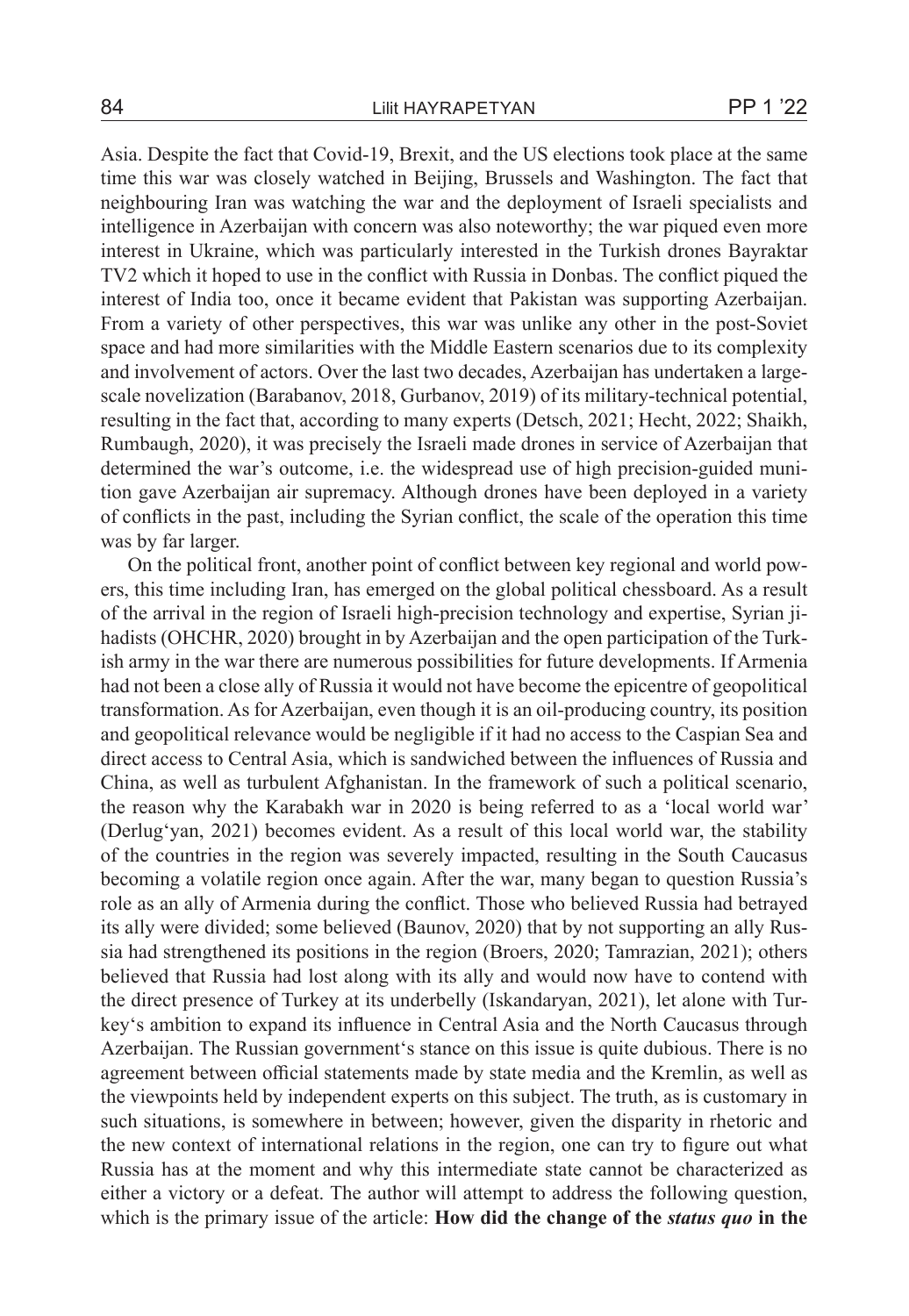**region change the geopolitical power balance for Russia?** To respond to this question, the author used the historical events' analysis method as well as examined both official information and the opinions of independent experts before attempting to make the most important provisions by comparing, contrasting and analysing these frequently diametrically opposed forecasts and opinions.

#### **Revisiting history**

Armenians have historically settled in Anatolia, which is now mostly part of Turkey. For centuries Armenia acted as a buffer zone between the great empires of its time, as it frequently happens when states are pressed between more powerful neighbours. For ages, Armenia and its feudals had been able to maintain their dominion by balancing the forces. However, the region's status changed during the invasion phase of Turkic-speaking peoples. Over several centuries Armenia, the Byzantine Empire and the Middle East were conquered, culminating in the fall of Constantinople in 1453. Throughout centuries the national composition of the entire region likewise shifted. By the  $16<sup>th</sup>$  century, the Ottoman Empire controlled the majority of the Anatolia, while Persia controlled a tiny portion, which included the Southern Caucasus and today's Nagorno-Karabakh. The Persian Empire began to wane over time. Meanwhile, another state in the north began to consolidate in order to expand its borders. At the turn of the 19th century, Russia conquered the present-day territories of Armenia, Karabakh, and Azerbaijan from a weakening Persia. The Russian Empire now henceforth included the South Caucasus.

Modernization, industrialisation, colonialism, enlightenment, and the development of national identity characterised the 19th century. The dynamics of developments and exacerbations of rivalry between world powers that occurred in the nineteenth century pushed the world into the First World War, among other things. As a result of the war the former world order, as well as some European empires, including the Russian Empire, crumbled. New states arose on the rubble of the former Russian Empire. Given its geographical position the South Caucasus as a region is heavily dependent on what happens in larger bordering states, and neither individual republics nor the region as a whole can play an autonomous geopolitical role. In 1918, in Tbilisi, which was the main centre of the South Caucasus at the time, the national parties of Armenia, Azerbaijan, and Georgia declared their states' independence amid turbulence and on the ruins of the defunct empire. National self-proclaimed bourgeois republics, however, were doomed to fail after a period of turbulence and revolutions. As early as in 1920 soviet socialist republics were established in Armenia and Azerbaijan, while Georgia became a soviet socialist republic a year later (Kvashonkin, 1997). The issues of territorial division and boundaries, on the other hand, remained unresolved.

In 1921, the territorial boundaries in the South Caucasus were established. The question of why Stalin awarded the Azerbaijan Soviet Socialist Republic with Armenian populated territories, remains unanswered. According to the official documents, Stalin decided (Tarasov, 2011) that "Based on the need for national peace between Muslims and Armenians and the economic ties of upper and lower Karabakh, its constant ties with Azerbaijan, Nagorno-Karabakh should be left within the ASSR, giving it broad regional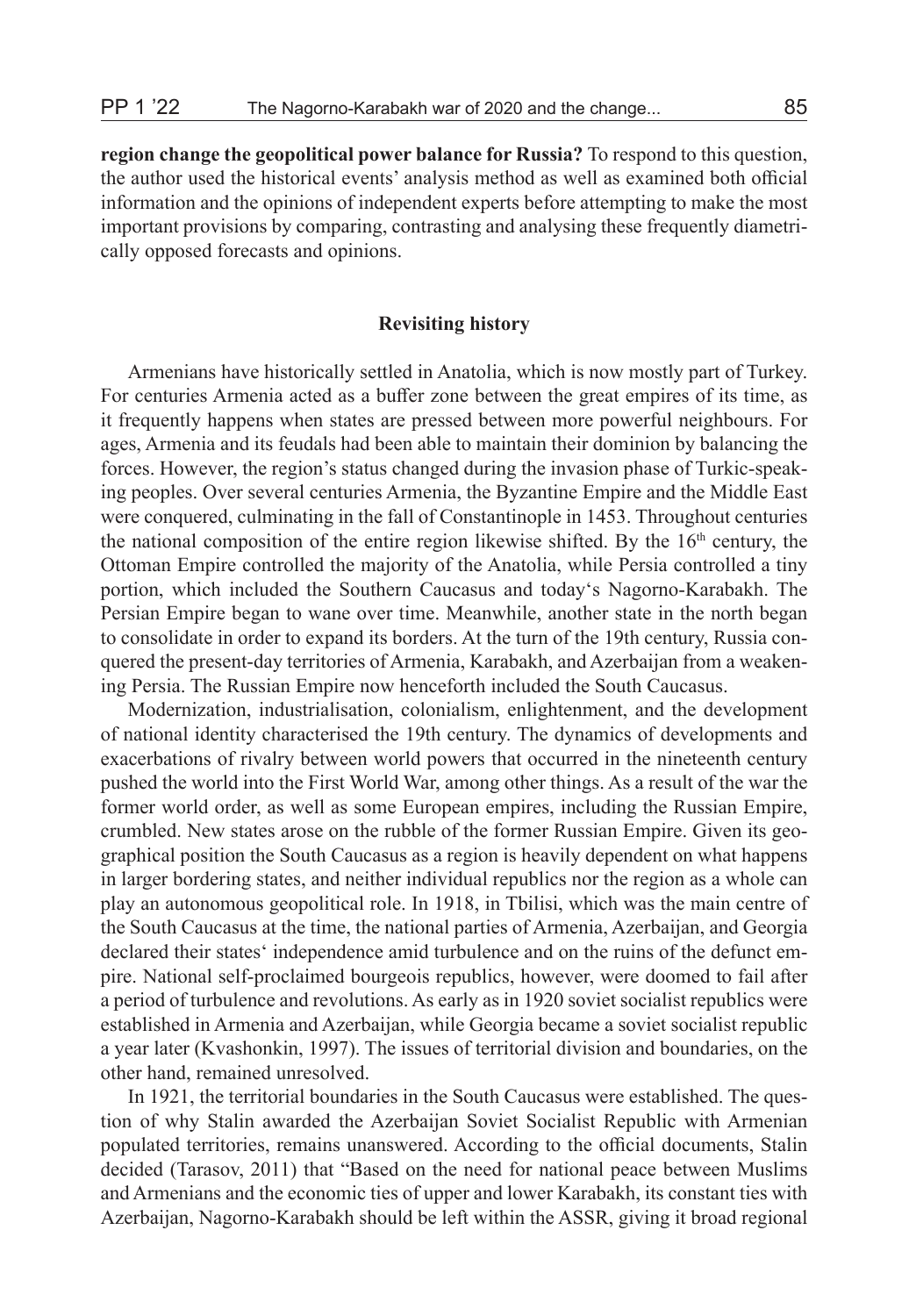autonomy with the administrative centre in the city of Shusha, which is part of the autonomous region" (Guliyev, 1989). Did he anticipate the conflict that developed several decades later? Was he influenced by the adage "divide and rule," or by Marxist and materialist ideologies? Despite the fact that Stalin, as a materialist, considered nationalist ideas a sign of backwardness (Berezko, 2007, p. 145), it was his policies that laid the groundwork for numerous current national conflicts not just in the South Caucasus but also in the North Caucasus. However, if we follow the logic of the time, we can assume that his decision could be based exclusively on economic considerations, as stated in the text. Baku, as an industrial centre, had more opportunities to develop Karabakh at the time than underdeveloped Yerevan, and, ironically, Baku had more Armenians than Yerevan (Derlug'yan, 2021). In 1923 Nagorno-Karabakh was granted the status of an autonomous region (NKAO) (MFA, 2022) as part of the Azerbaijan SSR. According to the 1926 census (All-Union population census, 1928), Armenians made up 94 per cent of the population of Nagorno-Karabakh (out of 125.2 thousand people), however, according to the 1989 Soviet census, they made up 77 per cent (out of 189 thousand) (TASS, 2020). During the next few decades, the republics' national identities became stronger. Armenia repeatedly broached the idea of bringing Nagorno-Karabakh under its control during the Soviet era, but the Soviet leadership refused to endorse it. When Gorbachov came to power in the Soviet Union there appeared optimism for change and democratization. In 1987 a movement to collect signatures for reunification with Armenia in Nagorno-Karabakh began (Kocharyan, 2020). On February 20, 1988, the regional council requested that the Supreme Council of the USSR, as well as the Supreme Councils of the Azerbaijan and Armenian Union Republics, consider the issue of transferring the area to Armenia (Ibidem). The Soviet leadership interpreted this appeal as a show of nationalism. On July 12, 1988, the Nagorno-Karabakh's regional council declared independence from Azerbaijan (NKR, 2022). In response, the Presidium of the USSR Supreme Soviet issued (Public International Law & Policy Group and New England Center for International Law & Policy, 2000, p. 4) a resolution on July 18 declaring that moving the NKAO to Armenia was impossible. In December 1989 (Ibidem, p. 5) the Armenian SSR and NKAO councils adopted a resolution on the "reunification" of the country and area. The Presidium of the Supreme Soviet of the USSR however, pronounced it illegal in January 1990. On January 15 the allied authorities proclaimed a state of emergency in the NKAO and surrounding areas. In April–May 1991, internal forces of the USSR Ministry of Internal Affairs and parts of the Soviet army carried out Operation Ring (Cheterian, 2011, p. 121) in the region with the purpose of disarming 'Armenian bandit formations' Karabakh. On December 10, 1991, more than 99% of those voting in a referendum on the NKR's status voted in favour of independence (Central Electoral Commission of the Republic of Artsakh, 1991) but neither the Soviet authorities nor the international community acknowledged the results. As a result of the Soviet Union's collapse, the internal forces of the USSR Ministry of Internal Affairs withdrew from Nagorno-Karabakh in December 1991. On January 6, 1992, the NKR Supreme Council issued the Declaration "On the State Independence of the Nagorno-Karabakh Republic"' (NKR, 2022). The conflict lasted until 1994, and as a result of the fighting, NKAO was *de facto* separated from Azerbaijan and annexed to Armenia. In May 1994 the representatives from Azerbaijan, Armenia, and Nagorno-Karabakh signed the Bishkek Protocol (National Assembly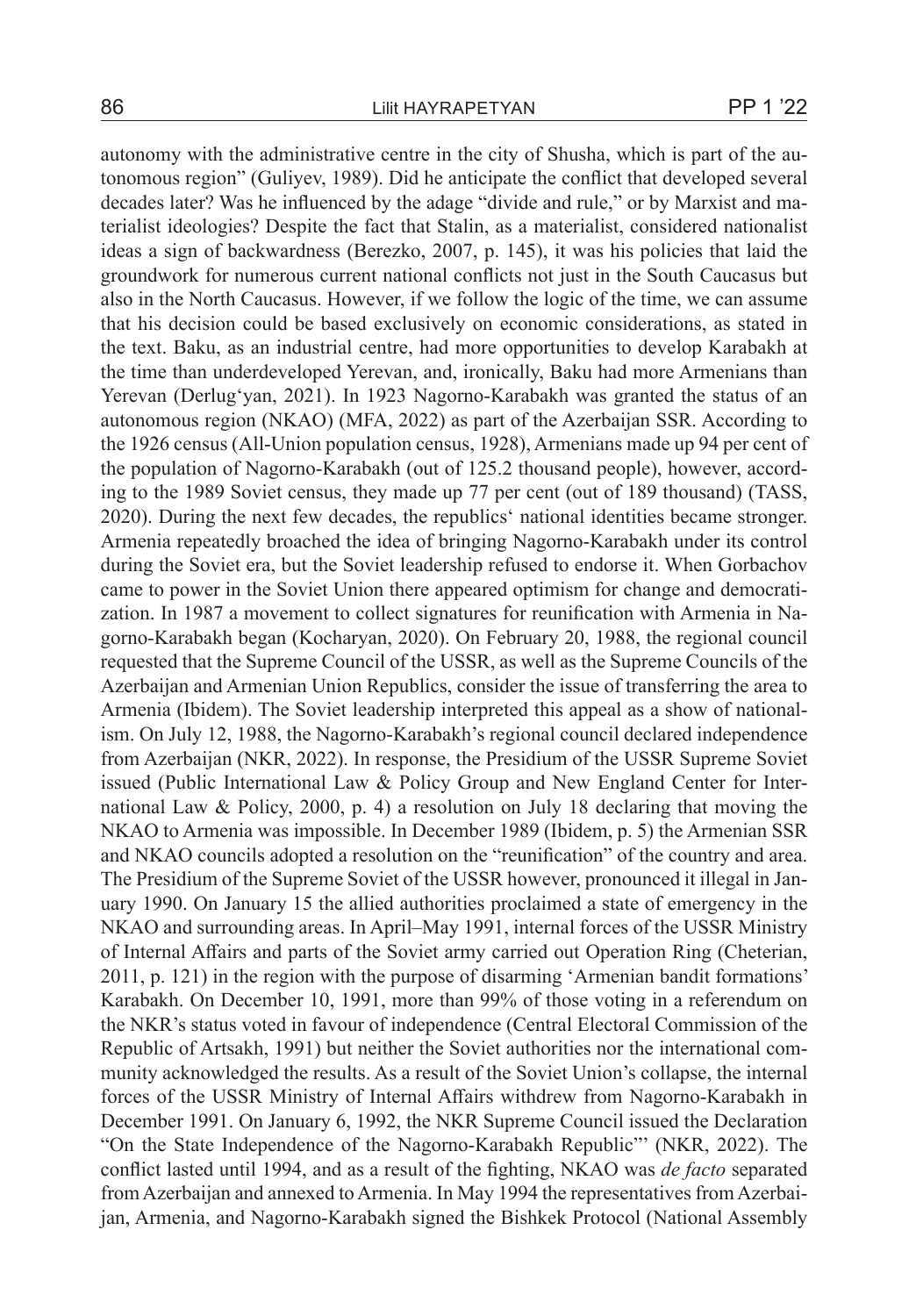of the Republic of Armenia, 2022), which was mediated by Russia and Kyrgyzstan. On May 9, the Russian side drafted an indefinite ceasefire agreement, which was signed by all three parties. A period of relative peace and negotiations began under the leadership of the OSCE Minsk Group, which included the US, France, and Russia. The changes that occurred in the belligerent states, in Russia and the world over the next twenty-five years largely predetermined the current scenario. In the subsequent years both states, Armenia and Azerbaijan constructed their republics' political ideology around the idea of either retaining or recapturing Nagorno-Karabakh. In 1994, Yeltsin's Russia was still on the road to democratization and Westernization. Many people suspected Yeltsin of having pro-Armenian sympathies, although it is not entirely clear whether he was pro-Armenian because he disliked H. Aliyev or those sympathies were due to the large incorporation of Armenians into the army, power and administrative structures in Russia (Budberg, 2020). However, after V. Putin's ascension to power, Russia's rhetoric has shifted more in favour of Azerbaijan, despite Russia's effort to act as a mediator. As the president of the Russian Federation, V. Putin enhanced his country's relations with Azerbaijan and in a press conference, he stated (RBC.ru, 2004) that Russia may act as a mediator, but did not intend to directly intervene in the conflict. Later, while organizing multiple talks between the leaders of the belligerent states the Russian leader repeated his statement about not wanting to be a part of the conflict. The Madrid proposals (ANI, 2016), offered by the Minsk Group of OSCE, were one of the options for resolving the war. The Kazan document, submitted by the Russian side, was a slightly modified version variant of the Madrid proposals, offered by the Russian side. Both documents assumed that both parties would make mutual concessions. While working on a resolution, Russia continued to sell weapons to both parties, claiming that it was necessary to maintain the balance (Sotnikov, 2016). When Azerbaijan started spending heavily on the modernization of its army and began purchasing weapons from other states (Barabanov, 2018), including Israel (Smith, Wezeman, Kuimova, 2021), the balance was thrown off. Turkey's support for Azerbaijan was another factor impacting the overall situation in the region. As a result, Azerbaijan's position has strengthened over time, while Armenia's manoeuvrability has dwindled. The negotiations came to a deadlock following the 2018 revolution in Armenia, the outcome of which the official Kremlin had to reluctantly accept.

Moreover, Moscow is wary of Armenia's new leader, premier N. Pashinyan, who came into power after street demonstrations with slogans about democracy, rule of law, anti-corruption and 'old habits'. The mere fact that the leader of a post-Soviet country that hosted a Russian military base as well as was a member of the EEU and the CSTO came to power as a result of the so-called velvet revolution and tried to diversify its foreign policy was unforgivable for the Kremlin.

After twenty-six years of unsuccessful negotiations the war started on the 27th of September, 2020. Unlike the clashes that happened in 2016, which lasted 4 days, and were stopped by a call from Moscow, this time the war lasted 44 days, claimed up to 7000 lives (Meister, 2021) and involved more actors than the two Caucasian republics. Azerbaijan had prepared for the war not just by purchasing sophisticated weapons, bolstering its global positions but also by seeking Turkey's direct assistance. The new situation shifted the power balance as a call from Moscow would no longer be adequate to stop the hostilities. Despite being Armenia's strategic partner Moscow acted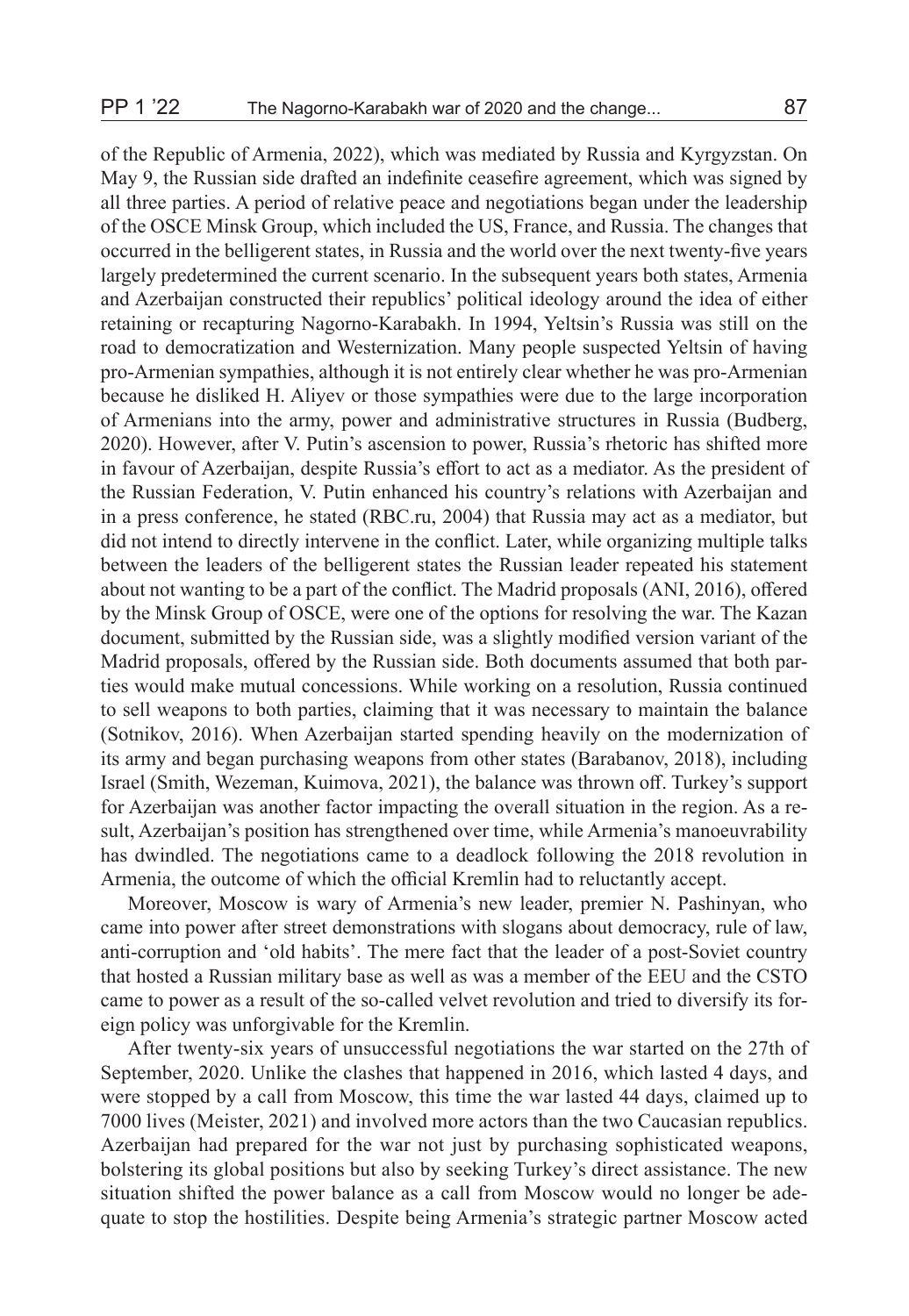as a self-interested mediator between the parties this time. On 9–10 November 2020, the war came to an end with a three-party agreement between by Armenia and Azerbaijan, negotiated and brokered by Russia<sup>1</sup> outside the agreed upon OSCE arrangements. The Russian peacekeepers were supposed to be stationed in the Nagorno-Karabakh Republic's Armenian populated area. With the exception of the five-kilometer-wide Lachin transit corridor between Karabakh and Armenia, which is now controlled by the peacekeepers, Armenia lost control of all seven regions around Karabakh that it had acquired in the early 1990s. It also lost over a third of the territory of Karabakh, including Shusha/Shushi, a strategically and historically significant town for both sides. Moreover, Armenia must provide a corridor connecting to Azerbaijan's exclave Nakchijevan to Armenia, which will be controlled by the Russian Federal Security Service. As a result Russia will gain control of two crucial corridors for both parties: the Lachin corridor between Armenia and Nagorno-Karabakh, and the Lachin corridor connecting Azerbaijan and the exclave.

## **Russia's stance**

Because the government controls or owns the majority of Russian media, any officially broadcasted material or analysis that contradicts the Kremlin's official perspective is highly unlikely to emerge on television or the Internet. The media producers, on the other hand, had to consider the fact that Russia is a diverse country with big Armenian and Azeri diasporas, as well as other Muslim nations that would be offended if the media covered anything from the standpoint of religious strife or conflict. As a result, three storylines that were prevalent during the war may be identified.

- 1. It is not about blaming nations. Both Azeris and Armenians are "our" people. We will not wage war against our people. In contrast the Russian state media used neutral language or the passive voice to describe the clashes. While the media predicted that this attitude would cause widespread discontent among the Armenian community in Russia and in Armenia as a partner, the media also tried to emphasize that the territory attacked was not the Republic of Armenia's territory, but the disputed Nagorno-Karabakh Republic, and that Russia had no obligation to protect it, unlike Armenia.<sup>2</sup>
- 2. Russia claims that the only way to resolve the conflict is through "peaceful resolution" and that it can serve as a peacekeeper while remaining neutral in the conflict, i.e., it will not fight for or with Armenia.
- 3. Turkey is now a participant, and Russia, unwilling to fight Turkey openly, must collaborate with it to find a solution, because "Erdogan is a reliable partner" (Akonov, 2020).

Aside from these narratives, experts held organized debates in which they lobbied for the interests of one of the warring states. It is worth mentioning that, in reality, Russia

<sup>&</sup>lt;sup>1</sup> At one of the press conferences, when asked about the declaration, Putin said that he did not have to read it thoroughly as it was him who drafted it.

<sup>&</sup>lt;sup>2</sup> The author mainly analized the news and political shows/debates transmitted by such TV channels as Первый канал (Pervyj kanal), Россия-1 (Rossija-1), Россия-24 (Rossija-24), also the internet channel Russia today (rt.com).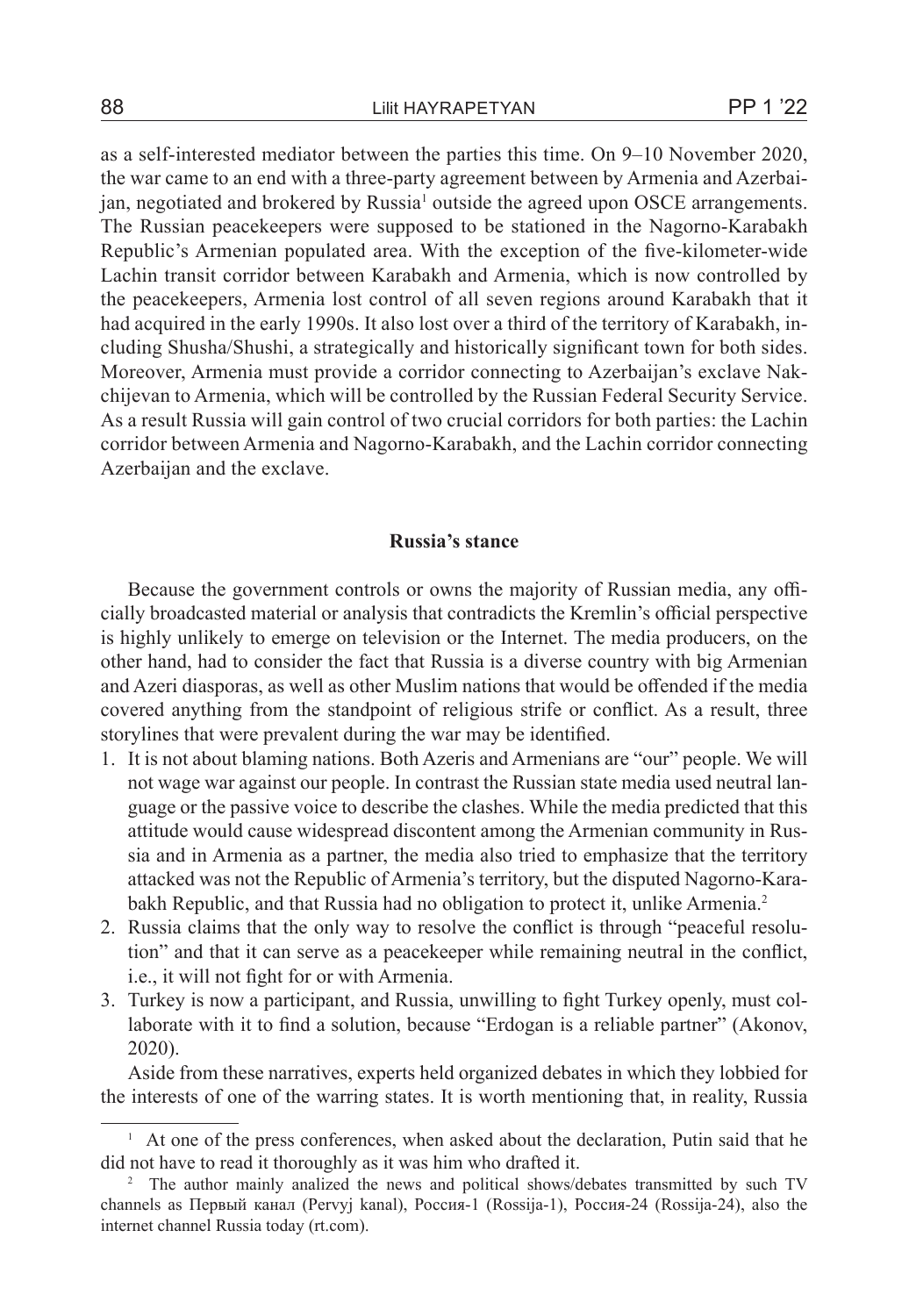was not interested in resuming hostilities, because doing so would have forced Russia to support Armenia at the expense of its relations with Azerbaijan, which Russia did not desire. Another reason why Russia would rather stay out of the war is the instability that has developed along its western borders. The situation in Ukraine and the Donbas region was difficult, and developments in Belarus proved that Lukashenko's regime would not last long. The poisoning of Navalny had engulfed Russia, and the waves of hysteria and western sanctions had heightened internal tensions: thus, another hotspot in the post-Soviet region that may have gotten out of hand and upset the *status quo* was undesirable. Any change in the *status quo* that would entail another state's entrance to the region, implies Russia has lost its hegemony and must contend with the influence of other states or, as was the case this time, the military presence of another (NATO's army) state directly on its southern border. A terrible peace, as the Russian proverb says, is preferable to a good conflict. It was in Russia's interest to keep the conflict "cold" when it was between two countries with close links to Russia. When the "hot war" erupted, with Turkey as a participant, Russia preferred to manage the escalating risks rather than solve or resolve the problems that had already arisen. Ankara's strong involvement in the Karabakh war in 2020 had a significant impact on its outcome and changed the region's geopolitical environment. Ankara's and Baku's relations have grown in recent years, resulting in not just economic and cultural rapprochement but also military cooperation. In light of Russia's annexation of Crimea, Turkey's government is critical of Moscow's attempts to alter the military balance in the Black Sea in its favor. Turkey has indicated its ambition to become an influential power in the South Caucasus (Meister, 2021), as well as, in the Caspian Sea and, if possible, Central Asia (Avdaliani, 2021) through its indirect engagement in the Karabakh conflict.

## **Geopolitical shift**

The world around us is changing. It is changing rapidly these days, and those changes, whether they occur in public discourse, social movements, economic policies, or international relations, are becoming more visible and pushing the world into a state of instability. Multipolarity, regionalism, and transcontinental economic integration are not new concepts<sup>3</sup> in international relations. Along with such changes, there have been significant technological advancements, both in the sphere of information technology and in the production of weapons. According to forecasts (Kazalet, 2021; Sprengel, 2021) future battles may be characterized by hybrid approaches and widespread employment of high-precision guided weapons, which may eventually replace not only airplanes but also ground-based artillery. One of the first testbeds for such new high-precision-guided weapons was the six- week war in Nagorno-Karabakh. As the number of actors in international relations expands, so do the regional powers' objectives and ambitions. Regional powers participation in local wars can frequently assist world powers or large TNCs (Shahbazov, 2021), by diminishing the opposing power's influence in the particu-

<sup>3</sup> Chinese East-West economic integration plan as well as Indian South-North economic integration plan that will connect the whole of Eurasia.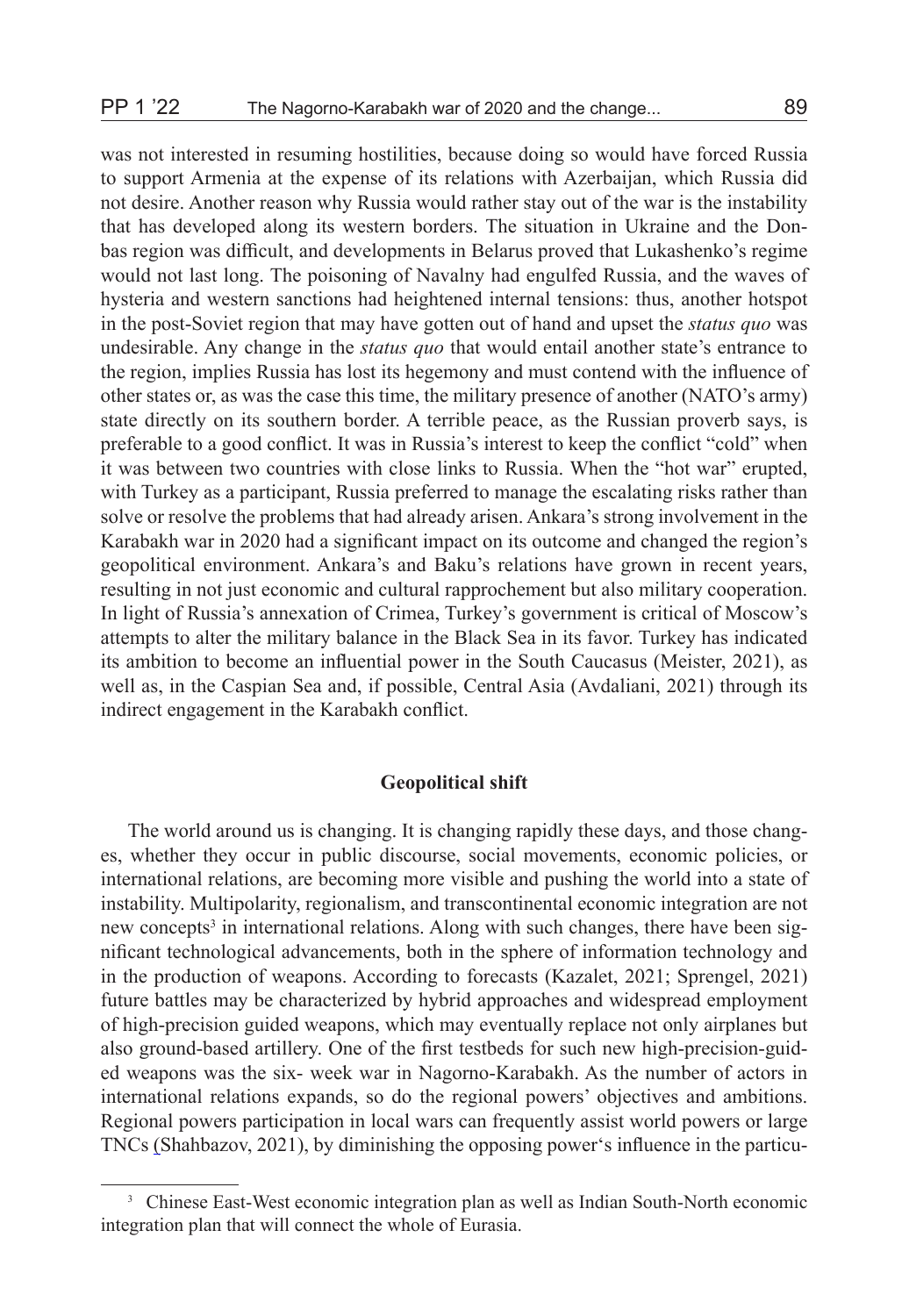lar region. The author of this article considers examining the Nagorno-Karabakh war of 2020 from the perspective of a confrontation of world powers' interests.

Geographic location has a significant impact on one's ability to perceive the world and geopolitics. What is deemed the peripheral from the perspective of one state may also be the entryway to another region. Russia has long considered the South Caucasus as the periphery of the near abroad, but Turkey sees it as a launching pad for its eastward ambitions (Khitakhunov, 2022). Russia is wary of any change or disturbance in the Southern Caucasus because it serves as a backdoor to the turbulent Northern Caucasus. Russia, as previously stated, prefers to keep out of the conflict, even if it means harming its reputation as an ally. However, Turkey's intervention in the conflict altered the forces' dynamics. In this context, Russia needed to establish a policy that would allow it to remain in the region, avoid open conflict with Turkey, and maintain its role as a mediator between the two warring republics. Russia's inability to assist its ally in this situation originated from the premise that Armenia had become the weakest link in its triangle of interests (Baunov, 2020). While Russia was unable to avoid the conflict without losses for itself, it pursued a reactionary policy of reducing the risks for itself and getting the maximum possible benefit. Turkey's aspirations as a regional force are significant, but because it is still a member of NATO, they cannot be incompatible with or outweigh NATO's policy. The South Caucasus provides access to both Central Asia and the Caspian Sea. Turkey is interested in these areas because of the oil and gas resources (Seren, 2018). Turkey's natural gas demand is growing, and the country is significantly reliant on imported gas, from Russia, Iran, and, more recently (2019–2020), Azerbaijan as major suppliers. Strengthening ties with Azerbaijan, which has become more reliant on Turkey due to its military assistance, as well as stronger links with Central Asian republics, would enable Turkey to diversify its imports and become less reliant on Russia and Iran. The trilateral deal made in 2021 by Turkey, Azerbaijan, and Turkmenistan to jointly develop the Dostluk (Friendship) gas field beneath the Caspian Sea (O'Byrne, 2021) is a notable example of diversification. This is an issue where Russian and Iranian interests are aligned against Turkey's ambitions since both see Turkmenistan as a competitor in the European gas market (Avdaliani, 2021). Turkey turned to Central Asia offering itself as a third partner with a shared ethnic background to diversify their external policy, capitalizing on the Central Asian republics' dissatisfaction with China's growing influence and Russia's grip. Apart from oil and gas, Turkish expansion into Central Asia aims to promote Turkic identity-based cooperation with Central Asian republics(Amirbek, Aydin, 2015), and in the long run, this narrative may cast a shadow over Russia, which is home to millions of Turkic people (Zhukovskaya, 2015), and China, which has problems with Turkic Uyghurs in the west of the country. The organization of the Turkic States, formerly known as the Turkic Council or the Cooperation Council of Turkic Speaking States is already taking shape as a geopolitical philosophy of pan-Turkism. As a result, Turkey sees the South Caucasus, particularly Azerbaijan, as a springboard for its geopolitical and economic aspirations. Because the world has been split into spheres of interest and there is no blank space in it, the expansion of those interests can only be at the expense of the powers that are already present in the regions – Russia and China. Turkey's aspirations can be considered as linked with NATO's goal of undermining Russia and China because both countries' relations with NATO are deteriorating. Nonetheless,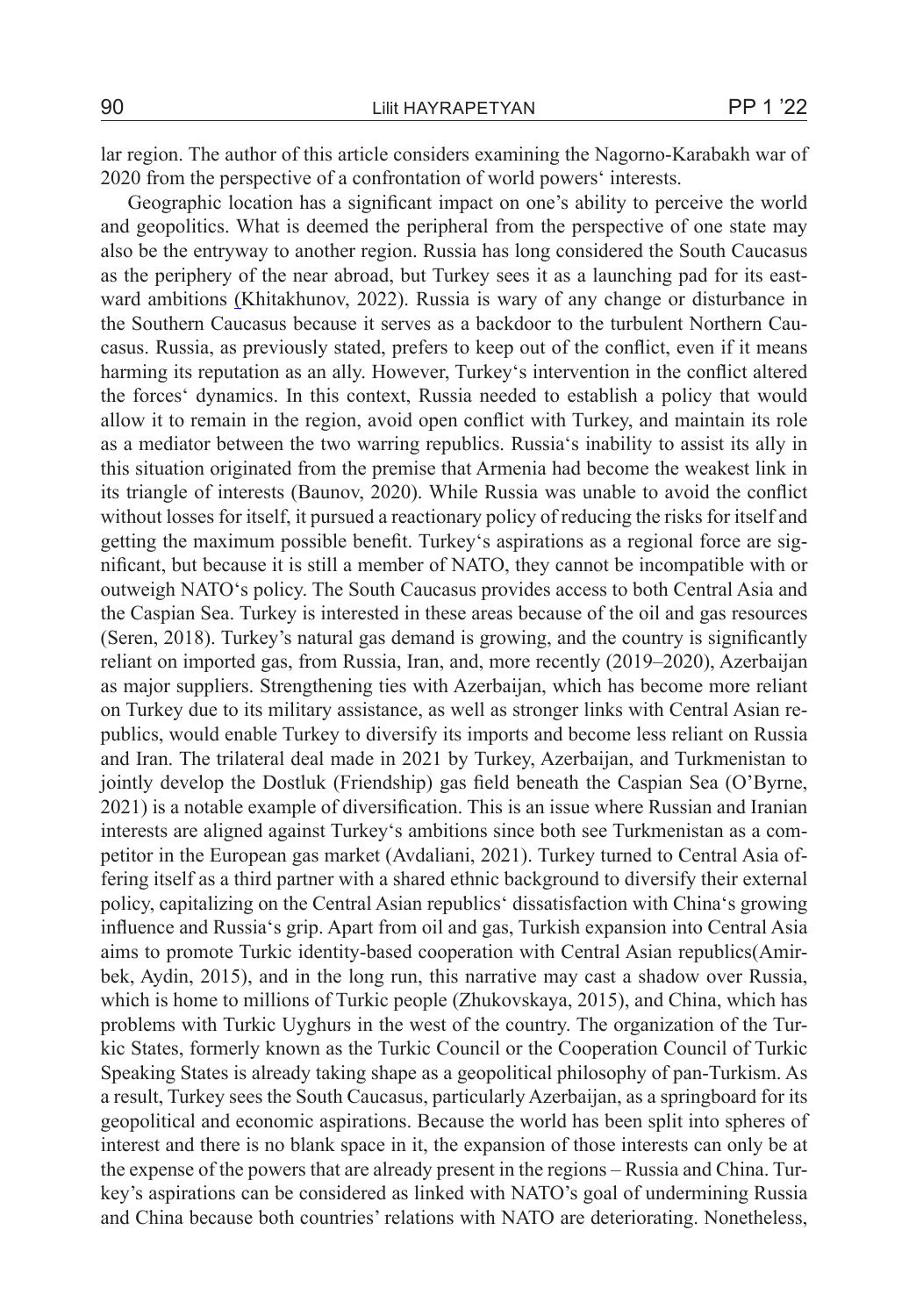Turkey and Russia cooperate as adversaries on a variety of subjects. It goes without saying that this is a tactical rather than strategic relationship. Despite possessing NATO's second-largest army, Turkey purchases S-400 missiles from Russia. Despite their differences in Syria and Libya, Turkey and Russia continue to work together.

Despite Turkey's official declaration that it does not acknowledge Crimea's annexation and backs Ukraine, Russia develops a nuclear power facility there. The Turkish presence in the South Caucasus, which has long been considered Russia's sphere of interest, has provided a new point of contact between the two countries. Turkey's presence in Nagorno-Karabakh, which took the shape of a cooperative surveillance centre in Agdam (the part of Nagorno-Karabakh controlled by Azerbaijan) had to be accepted by Russia. Putin's and Erdogan's deteriorating ties with the West have drawn the two countries closer together. Unlike the United States or China, however, Russia sees Turkey as a tool in the hands of the US rather than a power centre. Thus, if Russia were to reach an agreement in the South Caucasus in the future and gain carte blanche from the US, it is envisaged that Russian-Turkish cooperation in the Caucasus would begin to diminish. Until those improvements occur, Russia's best interests are served by maintaining tight cooperation with Turkey, which, by the way, has been disillusioned with the war's outcome. Turkey gained less than it expected as a result of its failure to join the trilateral declaration made by Moscow, Yerevan, and Baku, which is remarkable. France and the United States, co-chairs of the OSCE Minsk Group, were also left out. Though some claim that Russia currently possesses military bases in all three South Caucasus states, the situation is convoluted. Russia has a military base in Armenia, and it established bases in South Ossetia and Abkhazia after the 2008 conflict with Georgia, and it has recently undertaken a peacekeeping mission in Nagorno-Karabakh, which is nominally part of Azerbaijan. For now it has strengthened its position in South Caucasus. However, the mandate is just for five years, and it is unclear what will happen during that time or after it. The recent clashes in Kazakhstan and war in Ukraine are a proof that the situation in post-Soviet states in general is tense and the intensity level is likely to grow. Time will show whether the cooperation with Azerbaijan will be used as a leverage on it or the other way around. The only certainty at this point is that the new *status quo* is exceedingly precarious, and Russia's position in what is considered its backyard, has been contested. Russia, on the other hand, has no intention to leave the region. The Nagorno-Karabakh war of 2020 was one of several signs pointing to an era of a regional power rise, and for the time being, it is unclear whether Russia will be able to withstand the competition with other states with regional ambitions. Regional or local conflicts were commonly resolved during the Cold War based on which of the two blocs a certain state belonged to. In recent years, the competition for resources and territories has intensified as the number of international actors and their goals has grown. This war has shown that a regional player can try to force a global power out of its zone of influence. Russia, on the other hand, was able to seize the last-minute opportunity and send in its own peacekeeping (military) mission. As a result, the international community (Isachenko, 2020) began to speculate (Markedonov, 2021) about a second Syria or that Russia and Turkey had divided the region once again. However, Armenia and Azerbaijan are Russia's neighbours, and previous generations of Armenians and Azerbaijanis lived in the same country as Russians, unlike Syria, which is a Russian ally but has never been a strategic partner and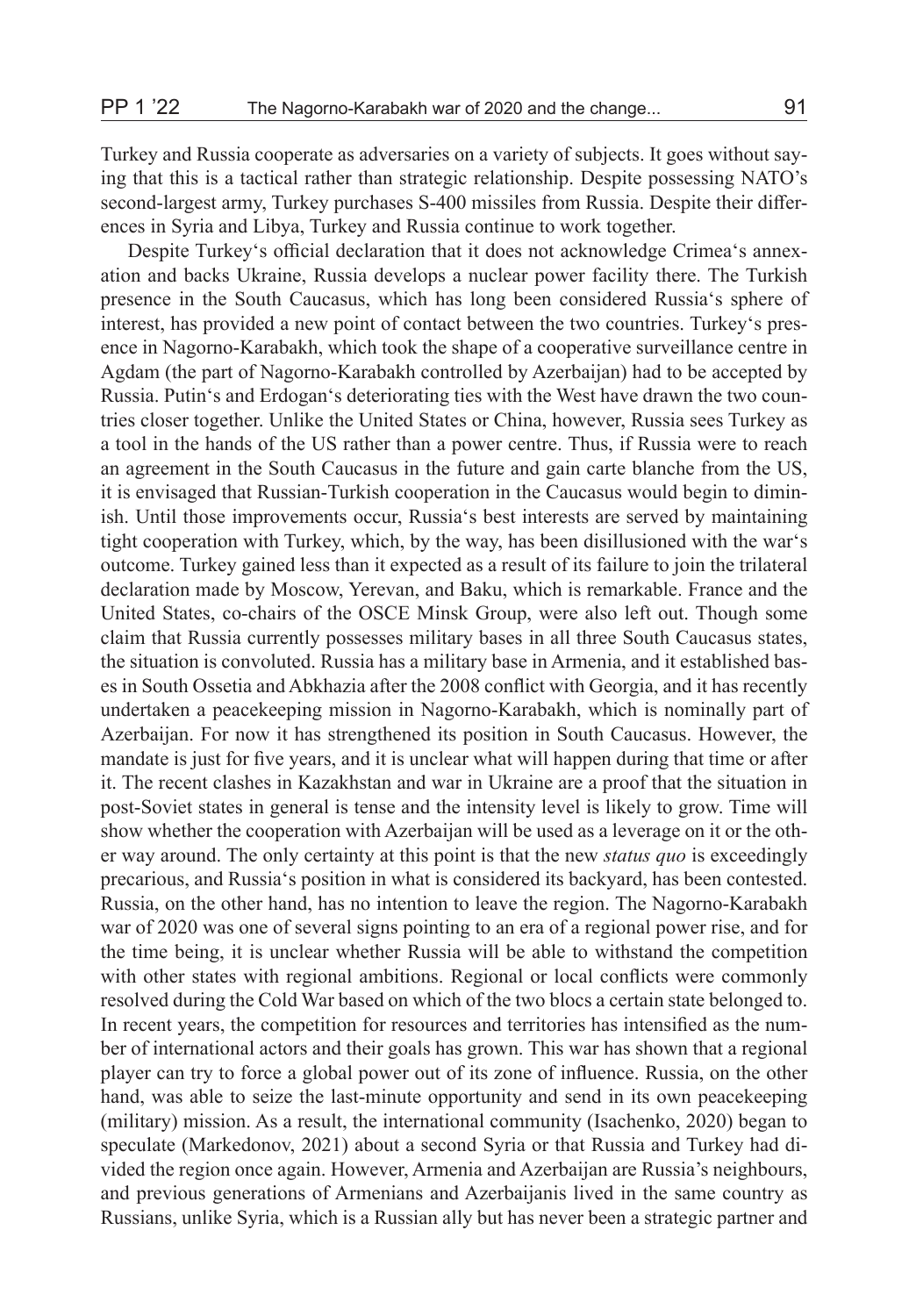is thousands of kilometres distant. Although Russia benefited from the opportunity and made a breakthrough, Turkey's participation in the war in territories that Moscow had always considered its zone of interest demonstrates a shift in the balance of power in favour of Turkey while it is uncertain if and how Russia will be able to maintain its current position in the upcoming years. Taking all of the above into account, it becomes obvious that Russia must have set a difficult objective of transforming the former Soviet republics (at least those over which Moscow still has influence) into a buffer belt with guaranteed non-hostile regimes. Similar scenarios can be observed with relations with some other post-Soviet republics, including Belarus and, in particular, Ukraine where the situation has escalated into a full-scale war recently. According to Brzezinski (Brzezinski, 1997) without Ukraine, Russia would become an Asian state and lose its status as a major world force. It is worth mentioning that if Russia were to be kicked out of the Caucasus, the same would happen. A day before Russian military attack on Ukraine, the Presidents of Russia and Azerbaijan V. Putin and I. Aliyev signed a declaration on allied cooperation following the talks in Moscow. It is symbolic that in this declaration there was a point about refraining from any action directed against each other, including those carried out through third states (BBC.com, 2022). The Kremlin is aware of the danger it is facing in the Caucasus which could become another hotspot while Moscow would be in war with Ukraine, as well as its inability to act decisively if a scenario like that would take place. As a result, it is aiming to use its leverage over both warring states to coerce peace through the prospect of economic cooperation under Moscow's supervision. Hence, the ninth point in the trilateral declaration of ceasefire envisages the opening of regional communications, as according to it Armenia will provide Azerbaijan a road to its enclave Nachijevan, while Armenia will be able to use the Azerbaijan's railways to reach Russia and Iran. This point, when realized, has the potential to boost the region's transit appeal, attract investments, particularly from Russia. Strategically, Moscow has charted a policy to foster economic cooperation projects between warring states, to enhance internal cohesion in this post-USSR territory, and expand transportation and other connectivity along the north-south and east-west lines (Trenin, 2021b). One of those initiatives, that can create greater economic integration in the region, thereby minimizing the risks of a new war is the India, Iran and Russia founded project of North-South transit corridor. It will connect routes from India to Russia via republics in the South Caucasus and could be regarded as one of those projects that might induce tighter economic integration in the region, thus reducing the risks for a new war. Although it would be unrealistic to expect a resolution in the near years, if Moscow is able to eliminate the threat of another Karabakh war by regional economic integration, this can already be considered a victory for Russia, as another war would be highly detrimental to Russia's position and might lead to its expulsion from the region.

## **Conclusion**

After the war in 2020, the power balance in the South Caucuses shifted. Armenia lost not just the war but also its military power accumulated during the last twenty-five years and it is unlikely that it will recover fully in the short-term run. As for Azerbaijan,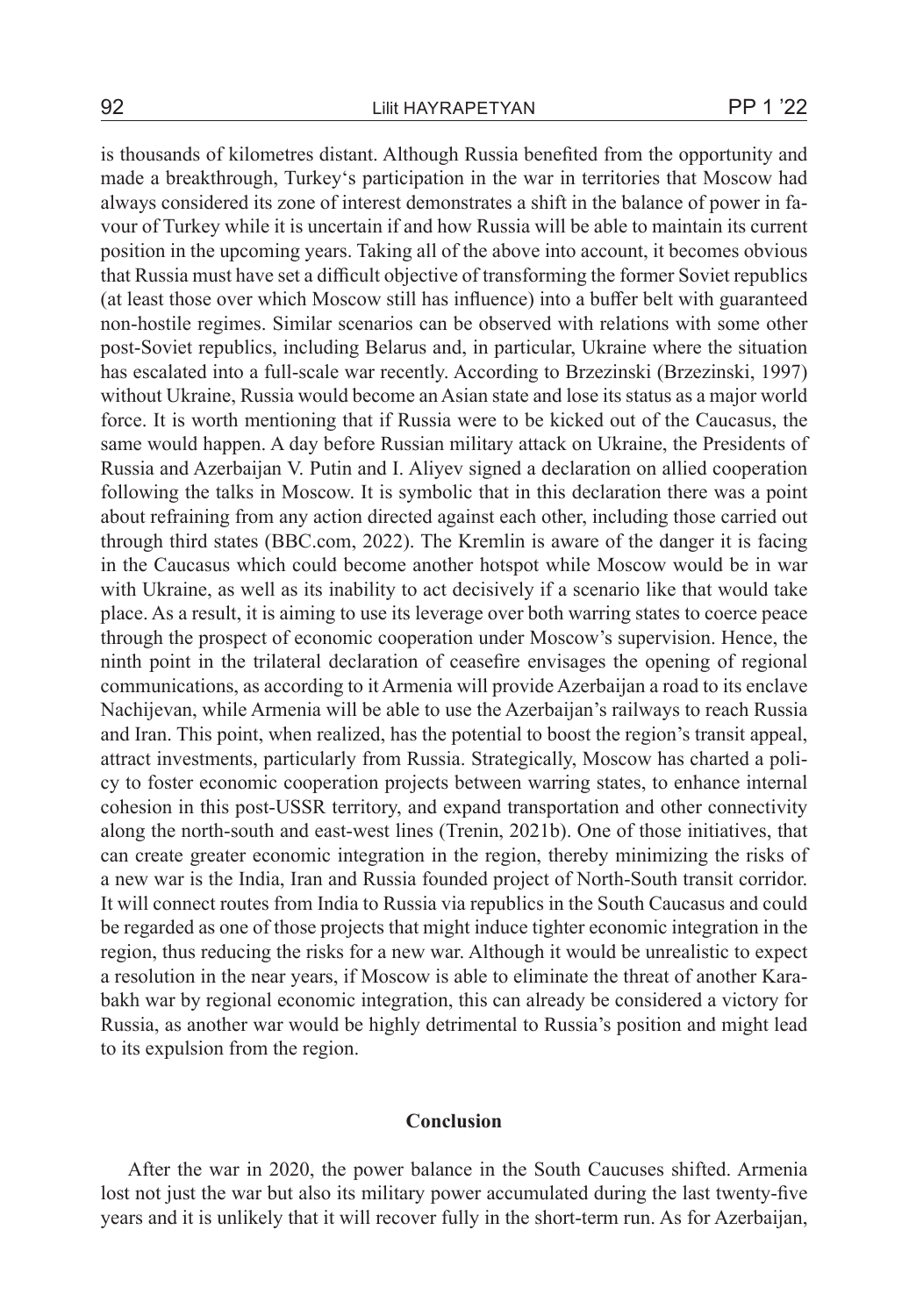even though it won the war and received the territory, yet short time has passed to assess whether the victory would not become a pyrrhic triumph. Iran, concerned about Israel's presence in the region and Turkey's growing influence, strives to foster diplomacy as well as strike up economic integration projects that would make another escalation worthless. Turkey tends to expand to Central Asia via Azerbaijan (Markedonov, 2021). On the map of the "Turkish world" that has been handed by the nationalist party representatives to Erdogan recently, Azerbaijan, all Central Asia, some regions of Iran, Mongolia and big parts of Russia were highlighted as "The Turkish world" (RBC.ru, 2021). It is noteworthy that official Kremlin's reaction to this was quite mild (Izvestiya IZ, 2021). Russia is under heavy sanctions, its relations with the United States are tense, the war in

Ukraine aggravated the situation and there is no chance of amelioration in the forseeable future. However given the current state of affairs, it is still too early to speculate on final outcomes or even mid-term repercussions of it for Russia. The immediate effect of the war was another Russian military base's appearance in the third South Caucasian state and this move, even when it was at the expense of its ally, can be considered as a tactical victory for Russia. However, many other elements, including black swan events, will determine how the further development of the situation in the region will be. Much is contingent on the current economic and political conditions in Russia internally, its relations with the West and Turkey. Whether Erdogan will stay in the office may also play a role in both Turkey's ambitions as well as its relations with Russia. Russia on the other hand prefers to benefit from the fragile state of imposed peace. As long as Russia has adequate resources and internal stability, it can pursue a policy of exploiting conflicts rather than resolving them. Nevertheless, having allowed Turkey into the sphere of its interests, Russia compromised its role in the South Caucasus. This time in the multi-faceted competition for regional dominance Russia nearly lost the battle before it was able to grasp the moment and deploy its peacekeepers in Nagorno-Karabakh, thus strengthen its presence in the region but it is now uncertain how it will be able to maintain its place in the region without a further escalation.

## **Bibliography**

- Akonov P. (2020), *Pochemu Putin nazval Erdogana nadezhnym partnerom*, 24.10.2020, "Ria Novosti", https://ria.ru/20201024/partner-1581260494.html.
- All-Union population census, (1928), *Narodnost' i rodnoj jazyk naselenija SSSR*, ed. 4, p. 127, http:// elib.shpl.ru/ru/nodes/16537-vyp-4-narodnost-i-rodnoy-yazyk-naseleniya-sssr-1928#mode/inspect/page/163/zoom/6.
- Amirbek A., Aydin T. (2015), *Identity Politics of Turkey Towards Central Asia*, "Mediterranean Journal of Social Sciences", vol. 6, no. 6 S2, pp. 21–25.
- ANI (2016), *Madridskiye Printsipy Polnyy Tekst*, 12.04.2006, "ANI Armenian Research Center", http://www.aniarc.am/2016/04/12/madrid-document-full-russian/.
- Avdaliani E. (2021), *Turkey's Return to Central Asia*, "Royal United Services Institute", https://rusi. org/explore-our-research/publications/commentary/turkeys-return-central-asia/.
- Barabanov M. S., Lavrov A. V., Lomov N. A., Lyamin YU. YU., Nersisyan L. A., Nikol'skiy A. V., Seren M., Topchiy I. A., Yesiltas M., ed. Makiyenko K. (2018), *V ozhidanii buri: Yuzhnyy Kavkaz*, Tsentr analiza strategiy i tekhnologiy, Moscow.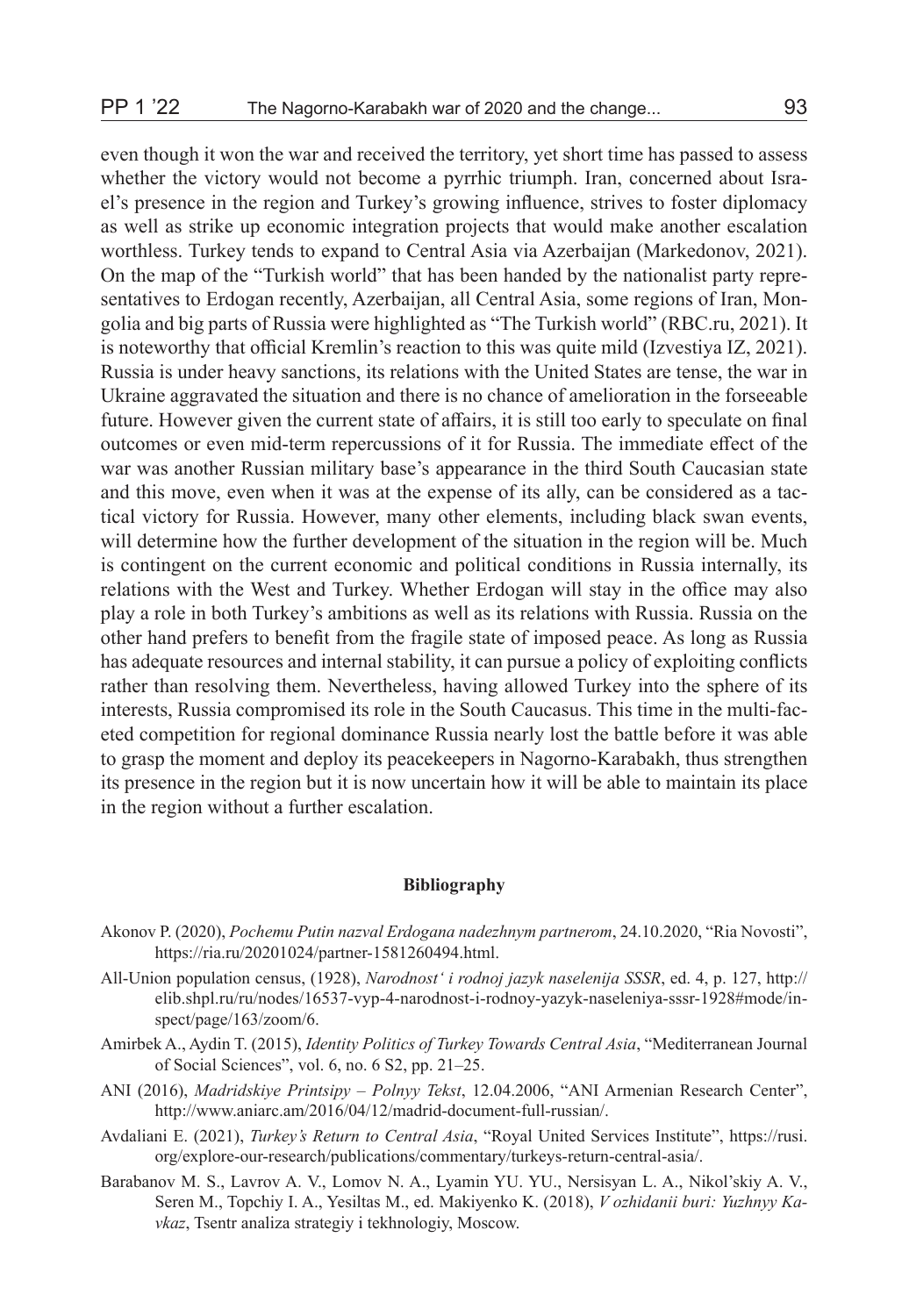- Barri D., Derlug'yan G. M., Iskandaryan A. M., Kazalet M., Lavrov A. V., Makiyenko K. V., Markedonov S. M., Nersisyan L. A., Pukhov R. N., Trenin D. V., Khas K., Shepovalenko M. YU., ed. Pukhova R. N. (2021), *Burya na Kavkaze*, Tsentr analiza strategiy i tekhnologiy, Moscow.
- Baunov A. (2020), *V ozhidanii soyuznika. Pochemu Rossiya ne speshit pomogat' Armenii v Karabakhe*, 8.10.2020, "Carnegie Moscow Center", https://carnegie.ru/commentary/82921.
- Berezko V. (2007), *Lenin i Stalin: Taynyye pruzhiny vlasti gosudarstvenno pravovaya ideologiya levogo avtoritarizma*, Moskva, https://mgimo.ru/upload/iblock/52e/52e1e5bb4fe74e4e176fcda6f2b2f12b.pdf.
- Broers L. (2020), *Perspectives | New Armenian-Azerbaijani war forces Russia to make tough choices*, 5.10.2020, "eurasianet", https://eurasianet.org/perspectives-new-armenian-azerbaijani-war-forces-russia-to-make-tough-choices.
- Brzezinski Z. (1997), *The grand chessboard: American primacy and its geostrategic imperatives*, BasicBooks, New York, NY.
- Budberg A. (2020), *Azerbaydzhan medlenno budet prodvigat'sya vpered*, 15.10.2020, "Vestnik Kavkaza", https://vestikavkaza.ru/analytics/aleksandr-budberg-azerbajdzan-medlenno-budet-prodvigatsa-vpered.html.
- Cavanaugh C. (2017), *Renewed Conflict Over Nagorno-Karabakh*, 21.02.2017, "Council on Foreign Relations", https://www.cfr.org/report/renewed-conflict-over-nagorno-karabakh.
- Central Electoral Commission of the Republic of Artsakh (1991), *Referendum*, http://cecnkr.am/.
- Cherkasov A. (2020), *Raschelovechivaniye i osobaya pozitsiya RT. Kak voynu v Karabakhe pokazyvayut v Armenii, Azerbaydzhane, Rossii i Turtsii*, 3.10.2020, "Nastoyashcheye Vremya", https:// www.currenttime.tv/a/armenia-azerbaijan-turkey-russia-media/30868737.html.
- Cheterian V. (2011), *War and Peace in the Caucasus: Russia's Troubled Frontier*, Hurst & Company, London.
- de Waal T. (2021), *The Nagorny Karabakh Conflict in its fourth decade*, CEPS Working Document, no. 2021-02, https://www.ceps.eu/wp-content/uploads/2021/09/WD2021-02\_The-Nagorny-Karabakh-Conflict-in-its-Fourth-Decade.pdf.
- de Waal T. (2018), *Rossiya i karabakhskoye uregulirovaniye: strategiya-minimum*, 22.02.2018, "Carnegie Moscow Center", https://carnegie.ru/commentary/75616.
- Detsch J. (2021), *The U.S. Army Goes to School on Nagorno-Karabakh Conflict*, 30.03.2021, "FP", https://foreignpolicy.com/2021/03/30/army-pentagon-nagorno-karabakh-drones/.
- Grono M. (2016), *The Shifting Dangers of Nagorno-Karabakh*, 26.02.2016, "Crisis Group", https:// www.crisisgroup.org/europe-central-asia/caucasus/nagorno-karabakh-azerbaijan/shifting-dangers-nagorno-karabakh.
- Guliyev D. P. (1989), *K istorii obrazovaniya Nagorno-Karabakhskoy Avtonomnoy oblasti Azerbaydzhanskoy SSR: 1918–1925: dokumenty i materialy*, "studmed.ru", https://www.studmed.ru/ view/guliev-dp-redaktor-k-istorii-obrazovaniya-nagorno-karabahskoy-avtonomnoy-oblasti-azerbaydzhanskoy-ssr-1918-1925-dokumenty-i-materialy\_31bf4304215.html?page=6.
- Gurbanov I. (2019), *Military Procurements on Armenia's and Azerbaijan's Defense Agendas*, 27.03.2019, "The Central Asia-Caucasus ANALYST", https://cacianalyst.org/publications/analytical-articles/item/13564-military-procurements-on-armenias-and-azerbaijans-defense-agendas.html.
- Hecht E. (2022), *Drones in the Nagorno-Karabakh War: Analyzing the Data*, "Military Strategy Magazine", https://www.militarystrategymagazine.com/article/drones-in-the-nagorno-karabakhwar-analyzing-the-data/.
- Hill F., Kari K., Moffatt A. (2015), *Retracing the Caucasian Circle considerations and constraints for U. S., EU, and Turkish engagement in the South Caucasus*, Turkey Project Policy Paper, no. 6, Center on the United States and Europe at Brookings, https://www.brookings.edu/wp-content/ uploads/2016/06/south\_caucasus.pdf.
- Isachenko D. (2020), *Turkey-Russia Partnership in the War over Nagorno-Karabakh*, 19.11.2020, "Stiftung Wissenschaft und Politik", https://www.swp-berlin.org/10.18449/2020C53/.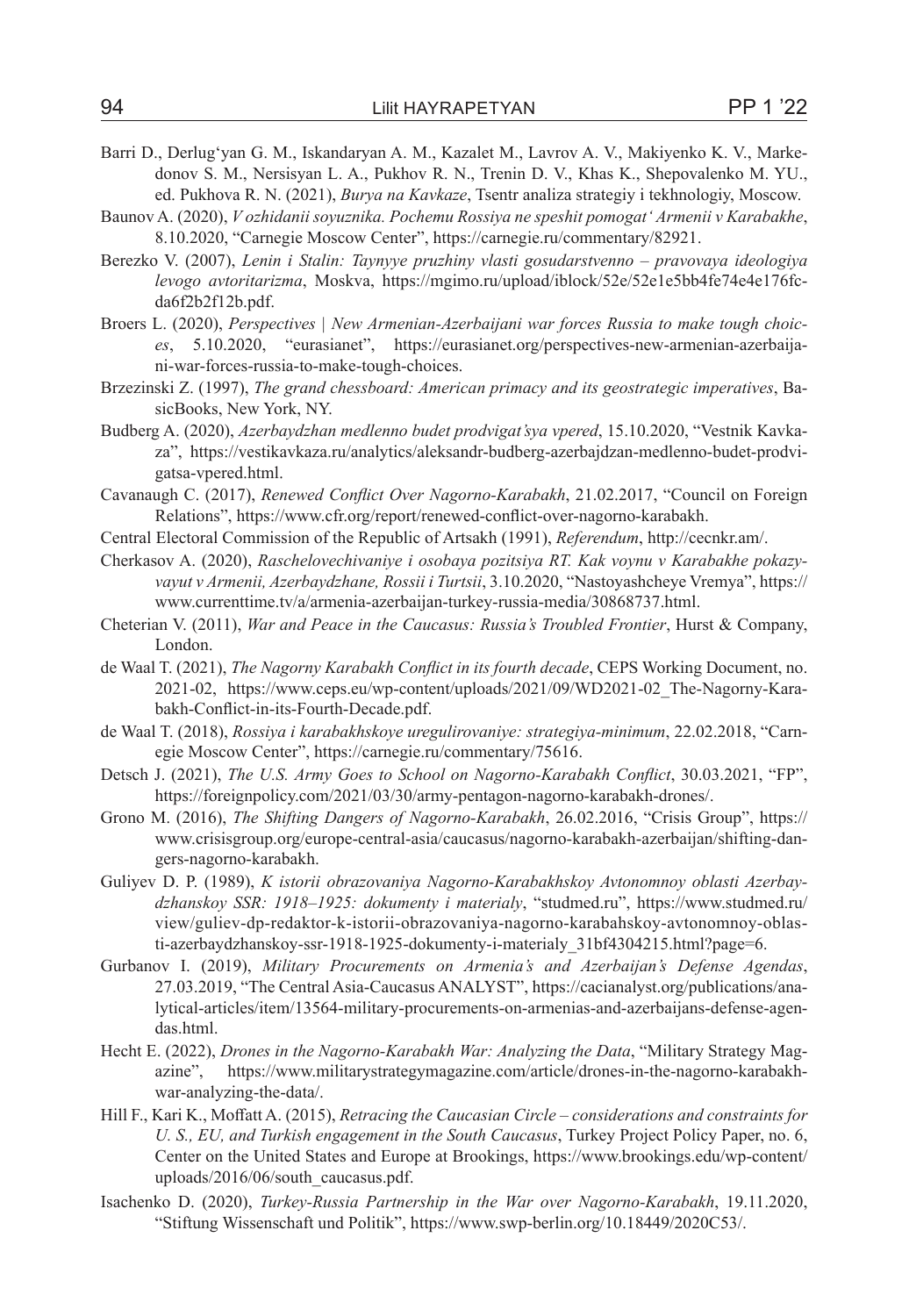- Iskandaryan A. (2021), *The Epoch of Regional Powers: Why Russia Lost and Turkey Won in Nagorno-Karabakh*, 15.11.2021, "PONARS Eurasia", https://www.ponarseurasia.org/the-epochof-regional-powers-why-russia-lost-and-turkey-won-in-nagorno-karabakh/.
- Izvestiya IZ (2021), *V Kremle prokommentirovali foto Erdogana s kartoy tyurkskogo mira*, 21.11.2021, "Izvestiya IZ", https://iz.ru/1253102/2021-11-21/v-kremle-prokommentirovali-foto-erdogana-s-kartoi-tiurkskogo-mira.
- Kaleji V. (2021), *The 2020 Karabakh War's Impact on the Northwestern Border of Iran*, 26.08.2021, "Jamestown Foundation", https://jamestown.org/program/the-2020-karabakh-wars-impact-onthe-northwestern-border-of-iran/.
- Khitakhunov A. (2022), *Trade between Turkey and Central Asia*, "Eurasian Research Institute", https:// www.eurasian-research.org/publication/trade-between-turkey-and-central-asia/.
- Kocharyan R. (2020), *Nagornyy Karabakh: zhizn' i svoboda na grani voyny*, 30.09.2020, "Rossiya v global'noy politike", https://globalaffairs.ru/articles/nagornyj-karabah-zhizn-na-grani-vojny/.
- Kortunov A. (2020), *Odna takticheskaya pobeda i shest' strategicheskikh*, 16.11.2020, "Rossiyskiy sovet po mezhdunarodnym delam", https://russiancouncil.ru/analytics-and-comments/analytics/odna-takticheskaya-pobeda-i-shest-strategicheskikh-vyzovov/.
- Kvashonkin A. V. (1997), *Sovetizatsiya Zakavkaz'ya v perepiske bol'shevistskogo rukovodstva, 1920– 1922 gg*., "Cahiers du Monde Russe", vol. 38, no. 1–2, pp. 163–194.
- Markedonov S. (2018), *Nagornyy Karabakh 2018: voyna, mir ili balansirovaniye na grani?*, "Rossiyskiy sovet po mezhdunarodnym delam", 17.01.2018, https://russiancouncil.ru/analytics-and-comments/analytics/nagornyy-karabakh-2018-voyna-mir-ili-balansirovanie-na-grani/.
- Meister S. (2021), *Shifting Geopolitical Realities in the South Caucasus*, Utrikespolitiska Instituet, https://www.ui.se/forskning/centrum-for-osteuropastudier/sceeus-report/shifting-geopolitical-realities-in-the-south-caucasus/.
- MFA (2022), *Nagorno-Karabakhskaya problema*, "Ministerstvo inostrannykh del Respubliki Armeniya", https://www.mfa.am/ru/nagorno-karabakh-issue.
- National Assembly of the Republic of Armenia (2022), *Bishkekskyi protokol*, "Hayastani Hanrapetut'yan Azgayin zhoghov", http://www.parliament.am/library/LGH/doc\_9.pdf.
- NKR (2022), *Karabakh in 1988: The beginning of the modern stage of national-liberation struggle*, "Ministry for Foreign Affairs, Republic of Artsakh", http://www.nkr.am/en/karabakh-national-liberation-movement.
- O'Byrne D. (2021), *Azerbaijan and Turkmenistan Agreement Advances Caspian Gas Cooperation*, "Eurasianet", 22.01.2021, https://eurasianet.org/azerbaijan-and-turkmenistan-agreement-advances-caspian-gas-cooperation.
- OHCHR (2020), *Mercenaries in and around the Nagorno-Karabakh conflict zone must be withdrawn – UN experts*, 11.11.2020, https://www.ohchr.org/EN/NewsEvents/Pages/DisplayNews.aspx- ?NewsID=26494.
- Public International Law & Policy Group and New England Center for International Law & Policy (2000), *The Nagorno-Karabagh Crisis: A Blueprint for Resolution*, https://deliverypdf.ssrn.com/ delivery.php?ID=2261250901170060710701120211131240650520570470320950571231 14011088087081088103113027096101058032022062055108089084011005112112114054 094081027100023100022107122068061038050110030092100067120095001026007019065 112070127119115120000017116066089123006007&EXT=pdf&INDEX=TRUE.
- Shaikh S., Rumbaugh W. (2020), *The Air and Missile War in Nagorno-Karabakh: Lessons for the Future of Strike and Defense*, 8.12.2020, "CSIS", https://www.csis.org/analysis/air-and-missilewar-nagorno-karabakh-lessons-future-strike-and-defense.
- Shahbazov F. (2021), *The Second Karabakh War and Caspian Energy*, 19.04.2021, "The Central Asia-Caucasus ANALYST", https://www.cacianalyst.org/publications/analytical-articles/item/ 13668-the-second-karabakh-war-and-caspian-energy.html.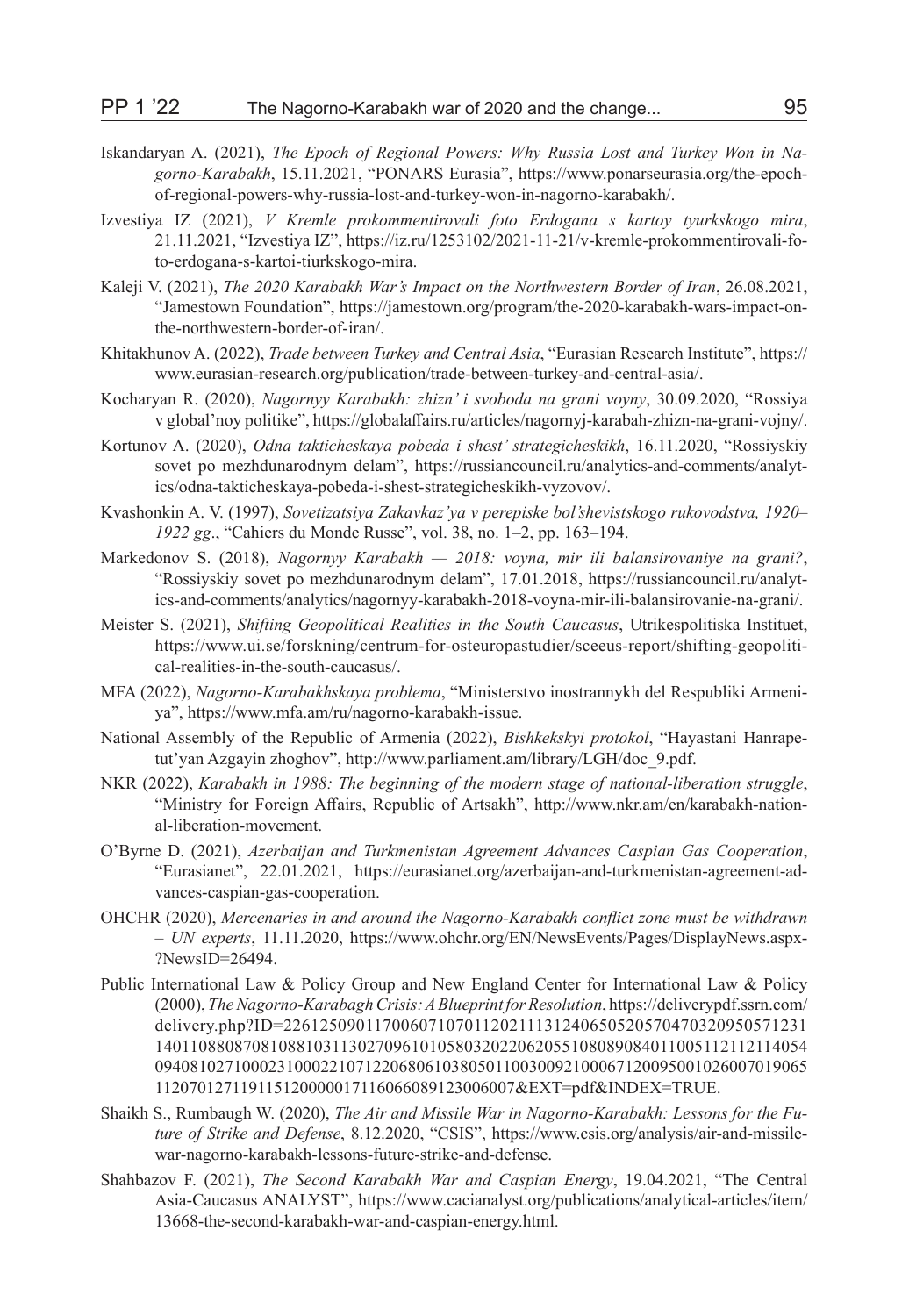- Smith J., Wezeman P. D., Kuimova A. (2021), *Arms transfers to conflict zones: The case of Nagorno-Karabakh*, 30.04.2021, "SIPRI", https://www.sipri.org/commentary/topical-backgrounder/ 2021/arms-transfers-conflict-zones-case-nagorno-karabakh.
- Sprengel F. C. (2021), *Drones in hybrid warfare: Lessons from current battlefields*, COI Strategy and Defence, Hybrid CoE Working Paper 10, https://www.hybridcoe.fi/wp-content/uploads/2021/06/20210611\_Hybrid\_CoE\_Working\_Paper\_10\_Drones\_in\_hybrid\_warfare WEB.pdf.
- Strokan' S. (2020), *Karabakhskaya voyna vse blizhe k Rossii*, 1.11.2020, "Kommersant", https://www. kommersant.ru/doc/4557408.
- Stronski P. (2021), *Bol'she, chem postsovetskiy: novyy geopoliticheskiy landshaft Yuzhnogo Kavkaza*, 23.09.2021, "Carnegie Moscow Center", https://carnegie.ru/2021/09/23/ru-pub-85402.
- Sysoyev T. (2021), *Voyna v Karabakhe eto tol'ko chast' bol'shogo protivostoyaniya mezhdu Rossiyey i Turtsiyey*, 18.10.2021, "Ekspert", https://expert.ru/expert/2021/43/voyna-v-karabakhye-eto-tolko-chast-bolshogo-protivostoyaniya-mezhdu-rossiyey-i-turtsiyey/.
- Tamrazian H. (2021), *De Waal: Russia Is Playing A Long Game In Armenian-Azerbaijani Conflict*, 23.08.2021, "Azatutyun", https://www.azatutyun.am/a/31423368.html.
- Tarasov S. (2011), *Kak Stalin "sdal" Karabakh Azerbaydzhanu*, 6.08.2011, "IA REGNUM", https:// regnum.ru/news/1432940.html.
- TASS (2020), *Stepanakert vnov' popal pod obstrely*, 17.10.2020, https://tass.ru/mezhdunarodnaya-panorama/9745455.
- Topchin I. (2020), *Karabah-2020: Voenno-politicheskij razbor. 50 tezisov o vojne Azerbajdzhana i Armenii. Pochemu pala oborona Karabaha*, 23–29.11.2020, "Ekspert", nr. 48,
- Trenin D. (2021a), *Post-Imperium: A Eurasian Story*, Carnegie Endowment for International Peace, Washington.
- Trenin D. (2021b), *Rossiya i Zakavkaz'ye cherez god posle voyny v Karabakhe. Poslesloviye k knige "Burya na Kavkaze"*, 9.11.2021, "Carnegie Moscow Center", https://carnegie.ru/commentary/85683.
- RBC.ru (2004), *Press-konferentsiya Vladimira Putina*, 23.12.2004, "RBC.ru", https://www.rbc.ru/politics/23/12/2004/5703b69d9a7947783a5a5f29.
- RBC.ru (2021), *Erdoganu vruchili kartu «Tyurkskogo mira» s polovinoy territorii Rossii*, 17.11.2021, "RBC.ru", https://www.rbc.ru/politics/17/11/2021/619555809a794771aa5f12da.
- Zakvasin A., Komarova Ye. (2021), *"Unikal'nyy primer effektivnogo vliyaniya": chto izmenilos' v Karabakhe cherez god posle zaklyucheniya trokhstoronnego soglasheniya*, 10.11.2021, "Russian RT", https://russian.rt.com/ussr/article/925907-trehstoronee-soglashenie-karabah-mirotvorcy.
- Zhukovskaya N. (2015), *Tyurkskiye i Mongol'skiye narody Rossii*, 18.07.2015, "Mnogonatsional'nyy Peterburg", http://nacionalsoglasie.kmormp.gov.spb.ru/narody-rossii/tjurkskie-i-mongolskie-narody-rossii/#:~:text=На%20земном%20шаре%20в%20разных,численность%20 около%2010%20млн%20человек.
- *Chapter Five: Russia and Eurasia* (2020), "The Military Balance", vol. 120, no. 1, pp. 166–219.

## **Wojna w Górskim Karabachu z 2020 roku i zmiana regionalnego** *status quo*

#### **Streszczenie**

Celem artykułu jest określenie, w jaki sposób zmiana *status quo* w następstwie wojny karabaskiej 2020 roku wpłynęła na pozycję Rosji w regionie. Autorka stara się odpowiedzieć na pytanie, jak ta zmiana wpłynęła na geopolityczny układ sił Rosji. Autorka posłużyła się metodą analizy wydarzeń historycznych, zbadała zarówno oficjalne informacje, jak i opinie niezależnych ekspertów przed podję-